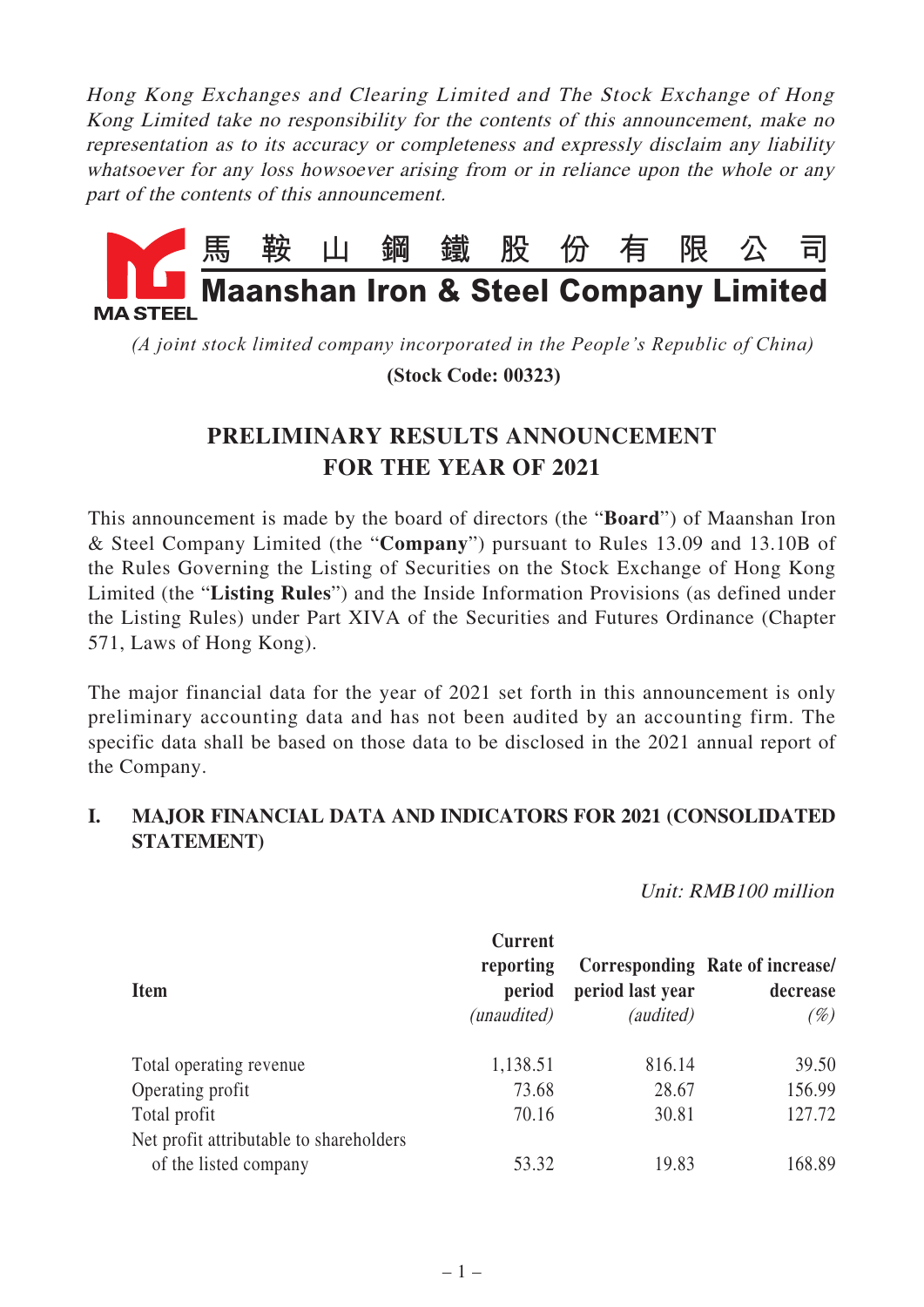| <b>Item</b>                                                                                         | <b>Current</b><br>reporting<br>period | period last year                          | Corresponding Rate of increase/<br>decrease |
|-----------------------------------------------------------------------------------------------------|---------------------------------------|-------------------------------------------|---------------------------------------------|
|                                                                                                     | (unaudited)                           | (audited)                                 | $(\%)$                                      |
| Net profit excluding non-recurring<br>gains or losses attributable to                               |                                       |                                           |                                             |
| shareholders of the listed company                                                                  | 54.13                                 | 14.86                                     | 264.27                                      |
| Basic earnings per share (RMB)                                                                      | 0.692                                 | 0.258                                     | 168.22                                      |
| Weighted average return on                                                                          |                                       |                                           | Increase by<br>10.27                        |
| net assets $(\%)$                                                                                   | 17.44                                 |                                           | 7.17 percentage points                      |
|                                                                                                     | End of the                            |                                           |                                             |
|                                                                                                     | current                               | <b>Beginning of</b>                       |                                             |
|                                                                                                     | reporting                             | the current                               | Rate of                                     |
|                                                                                                     |                                       | period reporting period increase/decrease |                                             |
|                                                                                                     | (unaudited)                           | (audited)                                 | $(\%)$                                      |
| Total assets<br>Owner's equity attributable to                                                      | 912.08                                | 807.11                                    | 13.01                                       |
| shareholders of the listed company                                                                  | 327.53                                | 283.86                                    | 15.38                                       |
| Share capital (share)<br>Net assets per share attributable to<br>shareholders of the listed company | 7,700,681,186                         | 7,700,681,186                             |                                             |
| (RMB)                                                                                               | 4.25                                  | 3.69                                      | 15.18                                       |

## **II. DETAILS OF THE OPERATING RESULTS AND FINANCIAL POSITION**

In 2021, the Company gathered leanness and efficiency, and strived bravely to be the top, thus achieving good performance in the overall production and operation. Over the year, the Company and its subsidiaries (the "**Group**") produced 18.23 million tons of pig iron, representing a year-on-year decrease of 1.70%, mainly due to the overhaul of a  $4,000$  m<sup>3</sup> blast furnace of the Company from 15 September to 9 December 2021. The output of crude steel was 20.97 million tons, remaining unchanged year-on-year. The steel output was 20.45 million tons, representing a year-on-year increase of 3.04%, reaching a record high of the Group. At the same time, the Company's production efficiency and management efficiency have rapidly grown, and its intelligent manufacturing and green development have reached a new level.